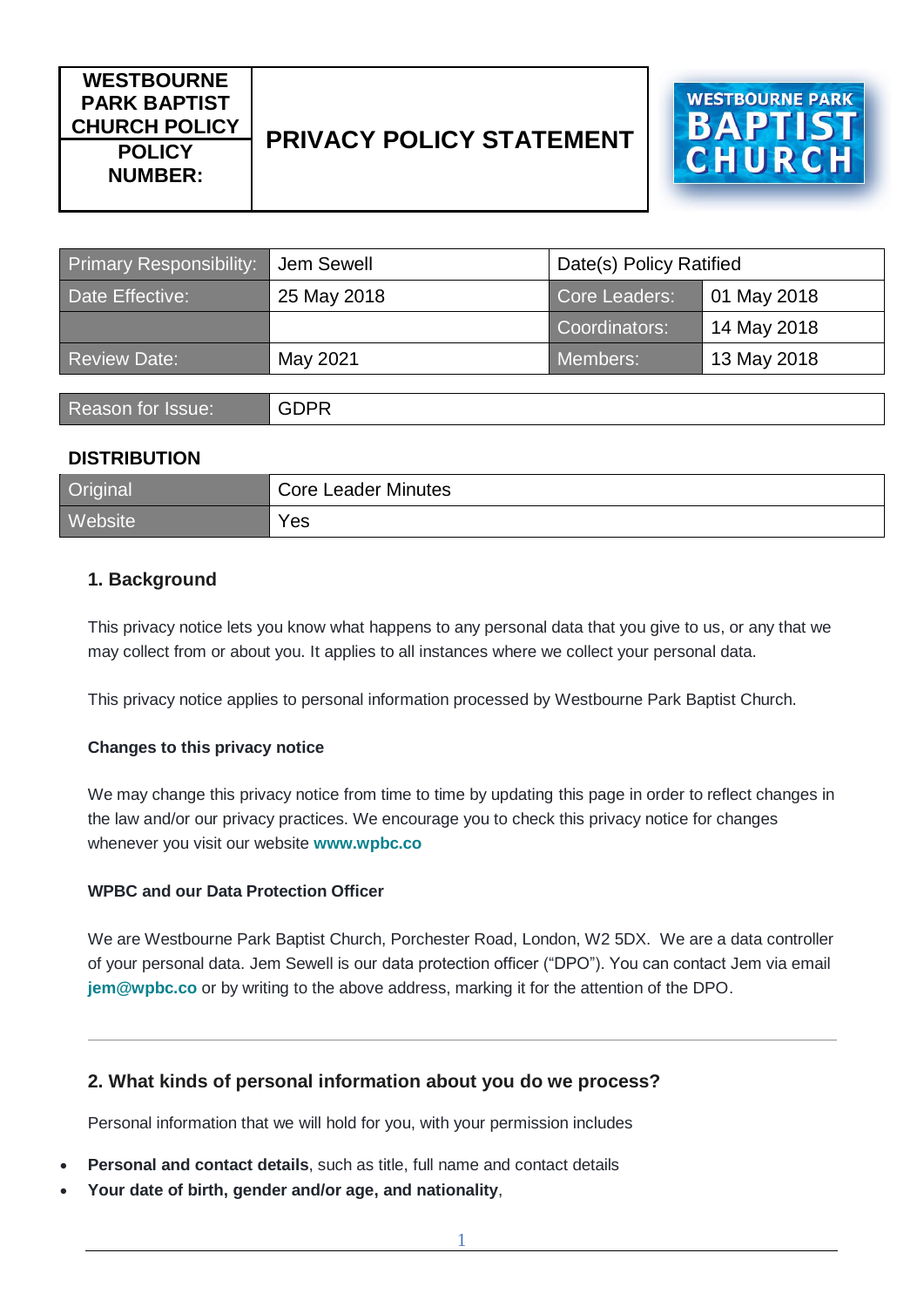- **Family members** who live at your address, or details of your next of kin where you have asked us to hold this information
- **Your spiritual journey** in terms of the date of your membership and baptism
- **Brief details of pastoral conversations**, where this helps us to support you
- **Disclosure and Barring Service (DBS) check information**, for all children's and youth workers and people working with adults at risk, as well as for Trustees
- **Information about your health** you may have asked us to hold, such as allergies potentially requiring urgent treatment, diabetes or epilepsy. We will ask for this information for children attending our children's and youth work to ensure their safety during their sessions.
- **Financial details about you**, such as your bank account details if you provide them to us in order to receive payments, and your tithing if you have signed a gift aid form.
- **Information about your employment status**, if relevant
- **Your residency and/or citizenship status**, if relevant, to an employed role within WPBC
- **Your marital status and family** to enable us to support you as a family unit

## **3. What is the source of your personal information?**

We'll collect personal information from the following general sources:

- From you directly, for you and your children, where applicable
- From previous employers or referees that you advise us of, for employment checks or applications to volunteer with children, young people or adults at risk
- From other sources such as the Disclosure and Barring Service, processed via Due Diligence Checking Ltd and HMRC for employees

## **4. What do we use your personal data for and who has access?**

We use your personal data, including any of the personal data listed in section 1 above, for the following purposes:

- Contacting you with information about the church and church activities
- To recognise special events, such as birthdays
- To provide pastoral support to you and your family
- To monitor children and young people's attendance at events, as part of our check in / check out procedures, to ensure their safety and comply with our Excellence in Safeguarding Policy
- To facilitate church activities such as knowing who is attending which Fellowship or Small Group
- To process Gift Aid claims against tithes and offerings (including with HMRC)
- To process payroll and pensions for employed staff (including with the pension company)
- We may use your home address, phone numbers, email address and social media or digital channels (for example, Facebook, Google and message facilities in other platforms such as Whatsapp and MailChimp) to contact you. You can stop our contact at any time by contacting us using the details below or by following the instructions in the communication.
- We will store your data securely on iKnow Church software company database, who will also have access to your data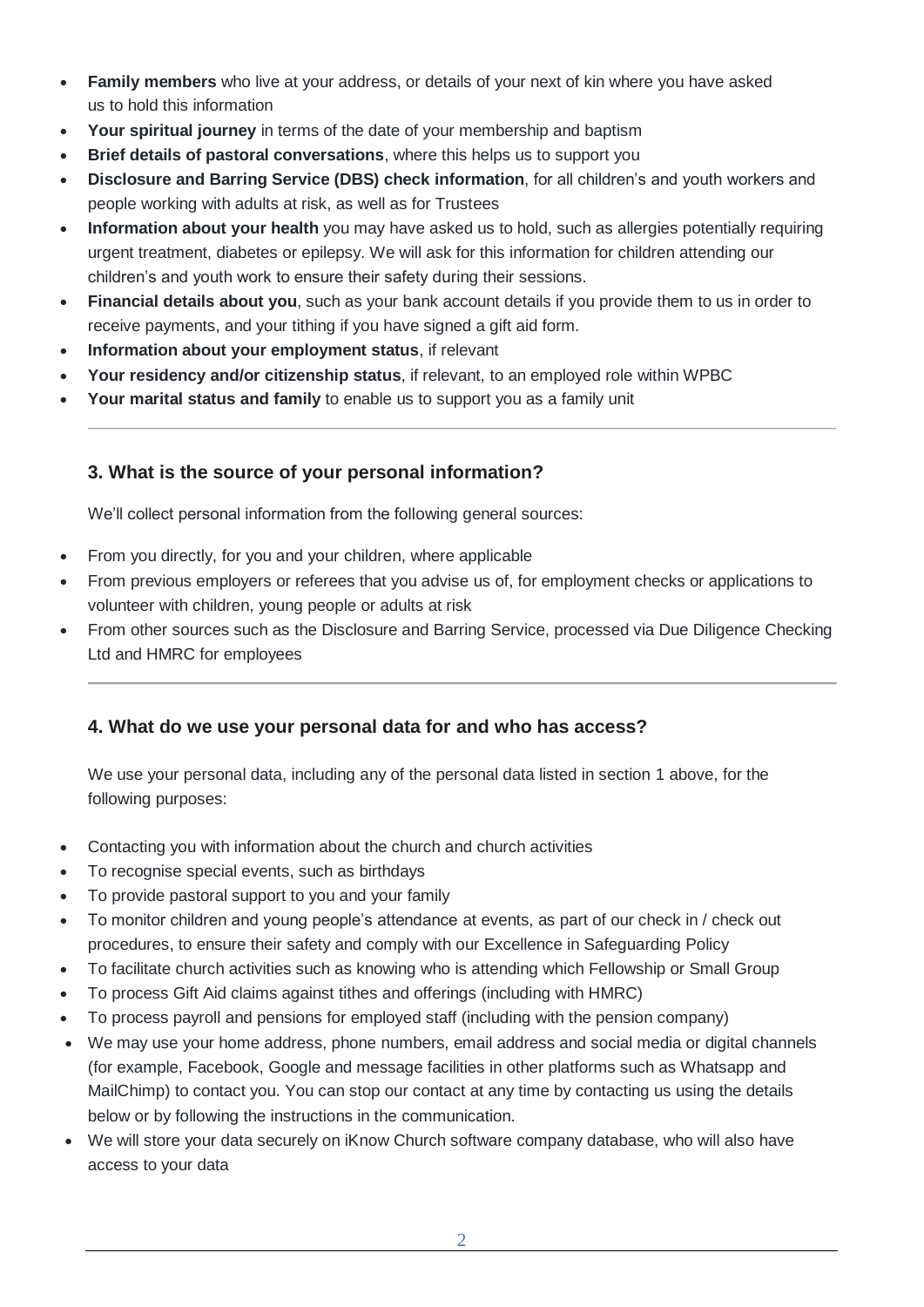• Within WPBC full access to your data is only available to the Pastors. Specified access is given to Core Leaders, Coordinators, Fellowship Group Leaders and Small Group Leaders to facilitate them contacting you in the context of the ministry team you serve on, or group you attend

# **5. What are the legal grounds for our processing of your personal information (including when we share it with others)?**

We rely on the following legal bases to use your personal data:

- 1. **Where it is needed to provide you with our services**, such as:
	- a) Following up on enquiries about WPBC
	- b) Weekly information emails
	- c) Including you in Fellowship or Small Groups
- 2. Where **it is in our legitimate interests to do so**, such as:

a) Ensuring our children's and youth work is compliant with our Excellence in Safeguarding Policy

#### 3. To comply with our **legal obligations**

#### 4. With your **consent or explicit consent**:

- a) For holding your personal information
- b) For some of our profiling

c) For some of our processing of special categories of personal data such as about your health, or Disclosure and Barring Service checks

#### 5. For a **public interest**, such as:

a) Processing of your special categories of personal data such as about your health, to support you or criminal records information (including alleged offences), to comply with our Excellence in Safeguarding **Policy** 

## **6. How and when can you withdraw your consent?**

Where we are relying upon your consent to process personal data, you can withdraw this at any time by contacting us using the details below.

# **7. Is your personal information transferred outside the UK or the EEA?**

In the event of participation in an overseas mission event, some of your personal information may be transferred as part of the planning process, in discussion with you

## **8. What should you do if your personal information changes?**